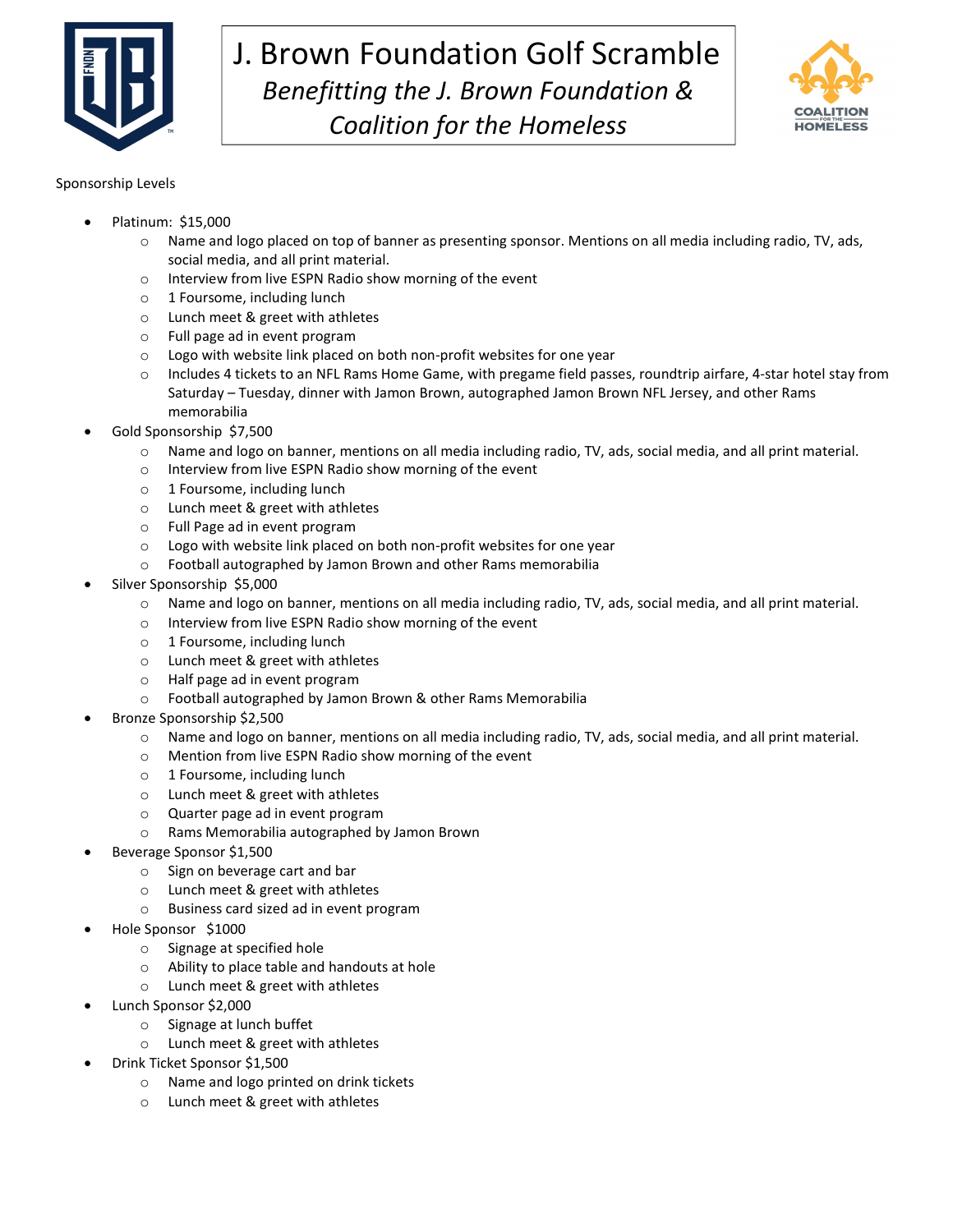

## J. Brown Foundation Golf Scramble Benefitting the J. Brown Foundation & Coalition for the Homeless



We are so excited to announce our inaugural J. Brown Foundation Golf Scramble to benefit the Jamon Brown Foundation and Coalition for the Homeless. Jamon Brown is a Louisville native who played football for Fern Creek High School and the University of Louisville and is currently the starting Right Guard for the Los Angeles Rams. Jamon Brown started with humble beginnings and experienced homelessness throughout his childhood. As Jamon has risen in his career, he continues to reflect on where he began. Because of his personal experience with being homeless, he has chosen to give back to his hometown and help offer opportunities to other homeless people who have not been as fortunate. Jamon and the J. Brown Foundation are working to end youth homelessness and improve the lives of those struggling with poverty and violence in Louisville.

We are asking for your help by sponsoring the J. Brown Foundation Golf Scramble. This is an opportunity to give back to the community while receiving exposure for your business among some of Louisville's top local celebrity athletes. Our event takes place at Lake Forest Country Club on April 9, 2018. Sponsors will receive exposure through their presence at the scramble, media promotions, and signage. Sponsors are also given the opportunity to join us for a meet and greet lunch to visit with Jamon Brown and other local athletes and celebrities that make us proud to call Louisville home.

Together we can reduce youth homelessness and give the children of our future hope and opportunity. Please join us in this endeavor. Attached are the sponsorship levels and forms. Please return this form as soon as possible with your pledge so that we can begin promoting you immediately!

Sincerely,

Danny L. Mosby Natalie Harris Natalie Harris Natalie Harris Natalie Harris Natalie Harris Natalie Harris Natalie Harris Natalie Harris Natalie Harris Natalie Harris Natalie Harris Natalie Harris Natalie Harris Natalie Harr Executive Director **Executive Director** Executive Director J. Brown Foundation Coalition for the Homeless



 $\begin{array}{c} \hline \end{array}$ 

Mother Teresa